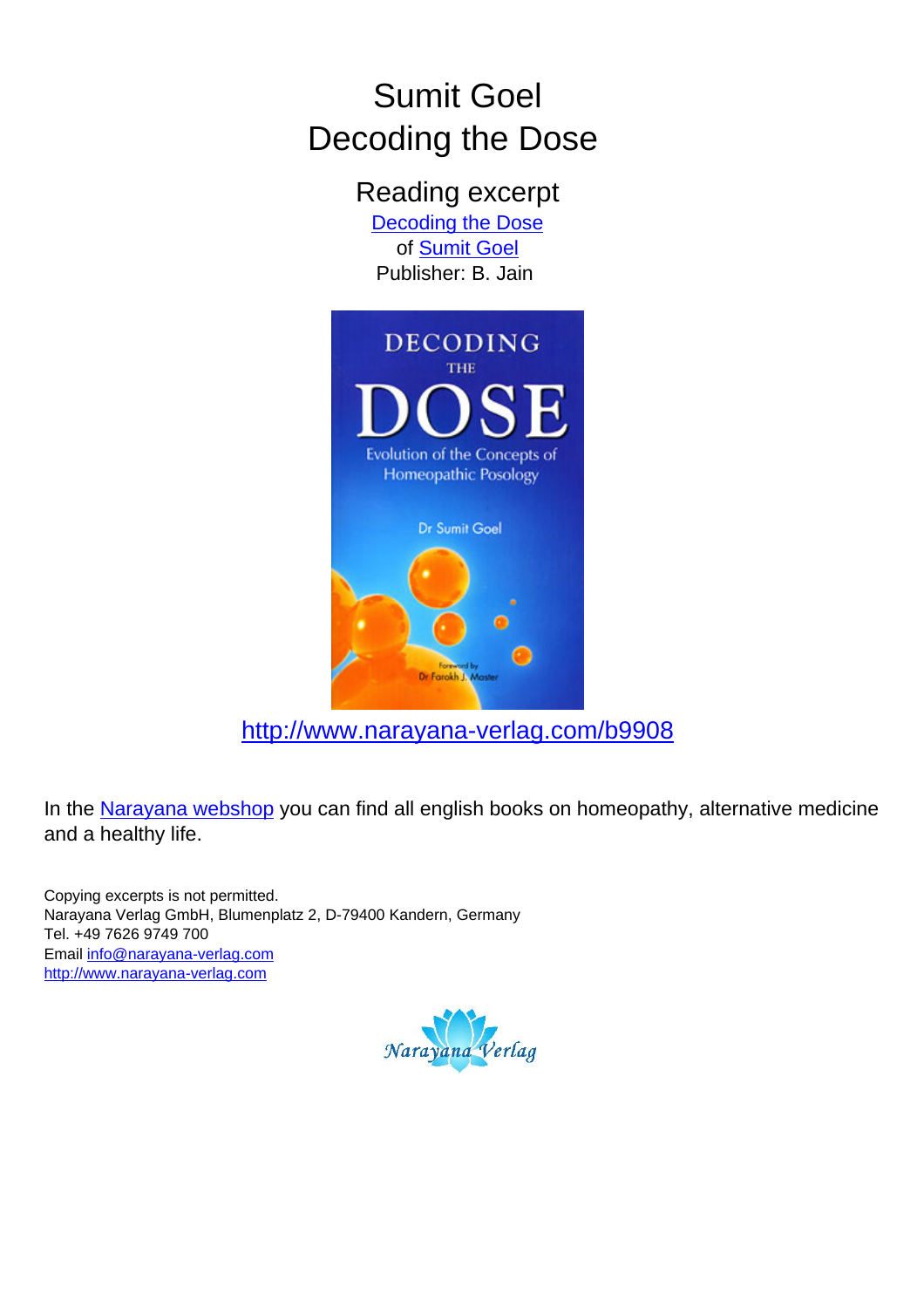# **Posology and the Organon**

Hahnemann's magnum opus, the result of years of hard work, experiments and observations was his Organon that underwent six modifications during his lifetime. The sixth edition was published 78 years after his death.

The six editions were the result of his continuous efforts to achieve the ideal of cure.

One of the major modifications in each edition of Organon was related to the issue of dose.

Hence, it is important to review the modifications in posology over these six editions.

#### **The First Edition, 1810**

#### **Aphorism 244**

Hardly any dose of the homoeopathically selected remedy can be so small that it shall not be stronger than the natural disease, and that it shall not be able to overcome it.

#### **Aphorism 245**

In disease, the sensitiveness of the organism to medicines, especially those employed homoeopathically, is immensely increased.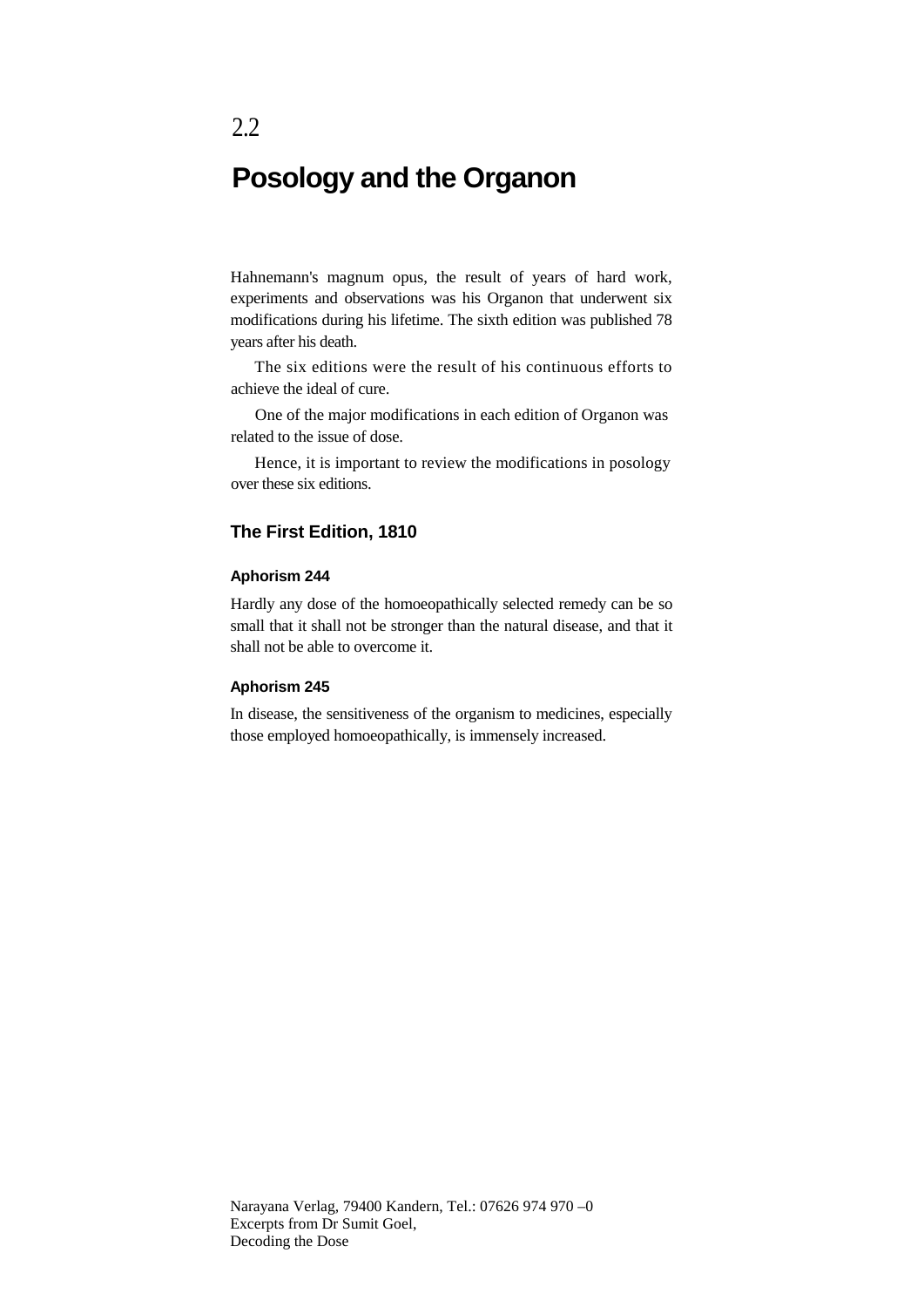**44 • Decoding the Dose**

#### **A subjoined note to Aphorism 281:**

... in ordinary practice, medicines are always given in combination with other strong drugs ... mixed up in this way each medicine can longer exercise its peculiar action ...

#### **Comment**

References to small doses, but no definite guidelines.

## **The Second Edition, Leipzig, End of The Year 1818**

This contained a series of paragraphs on the question of doses (Aphorisms 300 - 308).

#### **Aphorism 300 stated:**

The suitability of a medicine for any given case of illness depends not only on a relevant homoeopathic selection, but just as much on the correct quantity necessary or rather the smallness of the dose.

He went on to suggest that dose determination required clear experiments, careful observation and accurate experience.

#### **Comment**

References to small doses again - but no definite guidelines.

Need for experimentation to calculate the dose.

# **The Third Edition, Koethen, Easter, 1824**

The  $5<sup>th</sup>$  (1819) and  $6<sup>th</sup>$  (1821) editions of 'Materia Medica Pura' and the  $3<sup>rd</sup>$  edition of Organon mark the completion of the first half of Hahnemann's career. In the year 1824, Hahnemann integrated his experiences of previous six years into the  $3<sup>rd</sup>$  edition of Organon.

Hahnemann generally used the terms 'low' and 'lowest' when he talked of increased degrees of dilution or attenuation, but the corresponding potencies he calls 'high and highest'.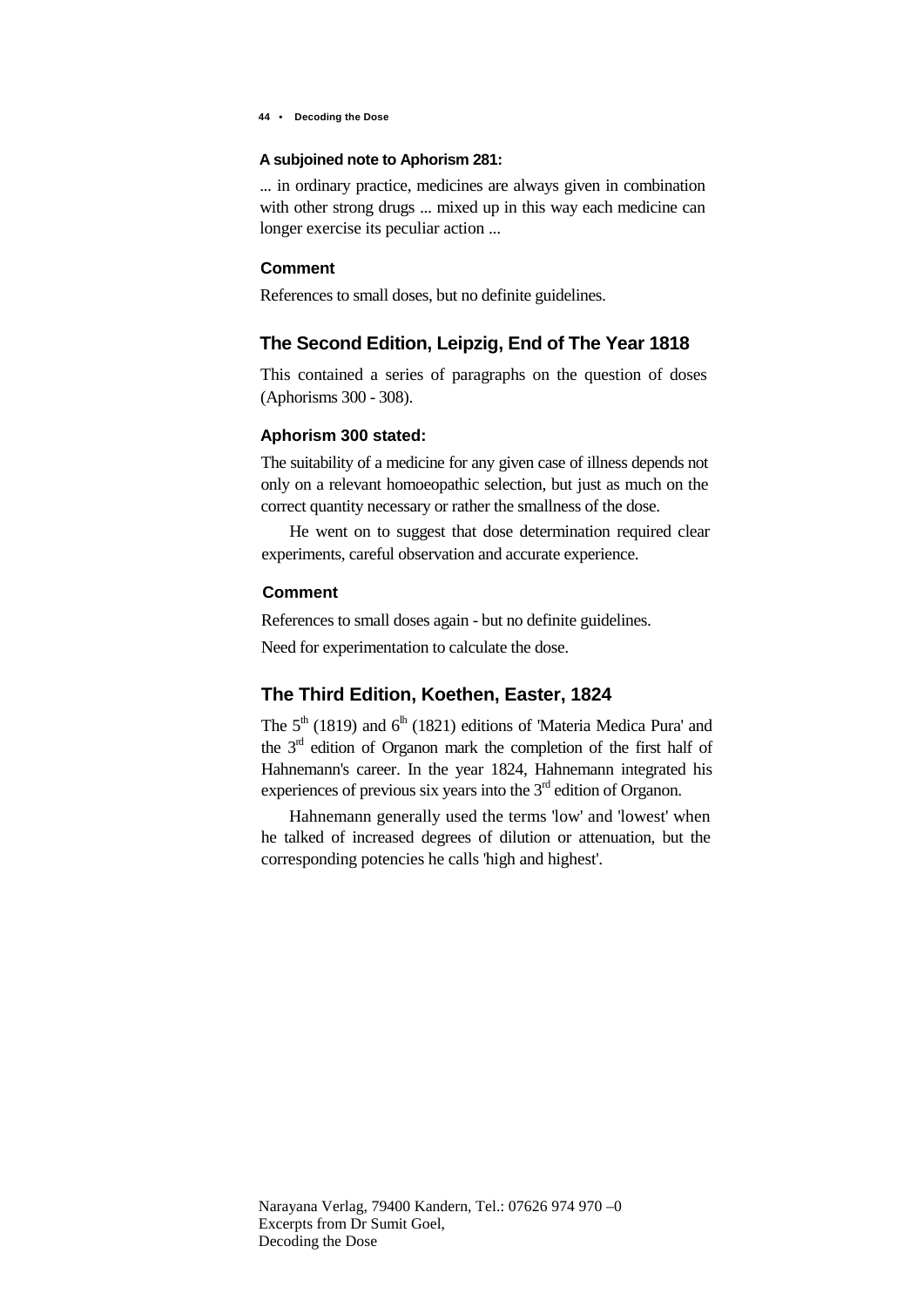#### **Comment**

Hahnemann advised against the use of the drop doses of homeopathic dilutions. He suggested instead that the proper amount was not a drop but the smallest part of a drop. For this purpose he suggested the medication of poppy seed sized globules with the potentized liquid of the remedy. The use of the pellets made it much easier for the homeopath to control the exact amount of the dosage to be given to the patient.

## **The Fourth Edition, Koethen, January 1829**

The  $1<sup>st</sup>$  Chronic Diseases (1828) and the  $4<sup>th</sup>$  Organon (1829) mark Hahnemann's middle years (1820s). These established homeopathy as a mature healing art. Hahnemann further reduced the size of the dose from drop doses to 1 or 2 small poppy seed sized pellets. This reduction of the dose was accompanied by raising the potency to 30C.

#### Aphorism 241

It is more necessary to bear this in mind because we do not know with certainty the *precise* limits of the duration of action of the healthy body of any medicine even when taken in large doses; still less in the small doses used in homoeopathy in such diverse diseases and in patients with such different constitutions.

From the most acute to the most chronic - because the duration of action of a homoeopathic dose of medicine conforms to the duration of action of the disease in every case; hence in the most acute it is exhausted in a few hours, whereas the very same dose will need several weeks to complete its action in the most chronic diseases.

#### Aphorism 242

As long as the progressive improvement continues from the medicine administered, so long we can take for granted that the duration of the

Narayana Verlag, 79400 Kandern, Tel.: 07626 974 970 –0 Excerpts from Dr Sumit Goel, Decoding the Dose